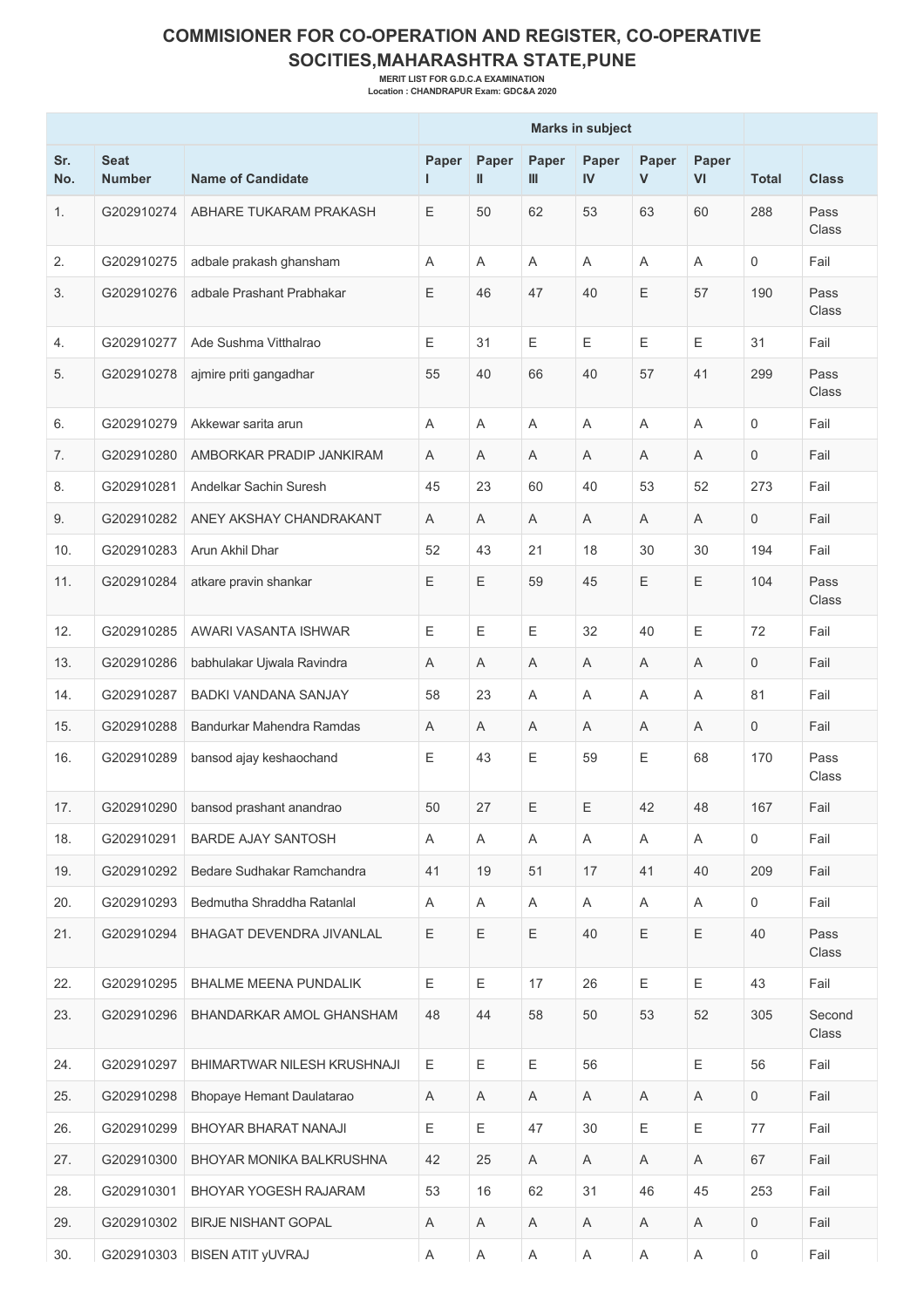|            |                              |                                         | <b>Marks in subject</b> |                       |              |                    |                       |             |              |                 |
|------------|------------------------------|-----------------------------------------|-------------------------|-----------------------|--------------|--------------------|-----------------------|-------------|--------------|-----------------|
| Sr.<br>No. | <b>Seat</b><br><b>Number</b> | <b>Name of Candidate</b>                | Paper<br>L.             | Paper<br>$\mathbf{I}$ | Paper<br>III | Paper<br><b>IV</b> | Paper<br>$\mathsf{V}$ | Paper<br>VI | <b>Total</b> | <b>Class</b>    |
| 31.        | G202910304                   | <b>BOBATE AVINASH MANOHAR</b>           | 48                      | 40                    | 61           | 42                 | 59                    | 45          | 295          | Pass<br>Class   |
| 32.        | G202910305                   | <b>BODHANE YOGITA VASANTA</b>           | Α                       | A                     | Α            | A                  | A                     | A           | 0            | Fail            |
| 33.        | G202910306                   | BODHE PARAG MADHUKARRAO                 | A                       | A                     | A            | A                  | A                     | A           | 0            | Fail            |
| 34.        | G202910307                   | BOMKANTIWAR VAISHALI PARAG              | 22                      | 18                    | 24           | 34                 | 32                    | 40          | 170          | Fail            |
| 35.        | G202910308                   | <b>BONDE WRUSHALI NITIN</b>             | Α                       | A                     | Α            | Α                  | Α                     | Α           | 0            | Fail            |
| 36.        | G202910309                   | borikar vilas balkrushnrao              | 51                      | 43                    | 52           | 56                 | 61                    | 56          | 319          | Second<br>Class |
| 37.        | G202910310                   | BORKAR GAJANAN NAMDEO                   | A                       | A                     | Α            | Α                  | A                     | A           | 0            | Fail            |
| 38.        | G202910311                   | <b>BORKAR NITESH RAMDAS</b>             | Α                       | A                     | Α            | A                  | Α                     | A           | 0            | Fail            |
| 39.        | G202910312                   | <b>BURADKAR ASHA ANIL</b>               | Е                       | Ε                     | Α            | A                  | Α                     | Ε           | 0            | Fail            |
| 40.        | G202910313                   | CHAHARE RAVINDRA BABURAO                | 27                      | 36                    | 47           | $\overline{2}$     | 37                    | 44          | 193          | Fail            |
| 41.        | G202910314                   | chakole shweta pandurang                | 40                      | 53                    | 53           | 27                 | 40                    | 41          | 254          | Fail            |
| 42.        | G202910315                   | chakor dinesh dilip                     | Α                       | A                     | A            | A                  | A                     | A           | 0            | Fail            |
| 43.        | G202910316                   | CHANDANKHEDE PRIYANKA<br><b>BHIMRAO</b> | Α                       | A                     | A            | A                  | A                     | A           | 0            | Fail            |
| 44.        | G202910317                   | Chandekar Rakesh Dushan                 | 50                      | 54                    | 50           | 42                 | 50                    | 69          | 315          | Second<br>Class |
| 45.        | G202910318                   | Chandewar Sushant Lahu                  | 52                      | 45                    | 40           | 56                 | 58                    | 63          | 314          | Second<br>Class |
| 46.        | G202910319                   | Chate Vaibhay Uttam                     | Α                       | A                     | Α            | A                  | Α                     | A           | 0            | Fail            |
| 47.        | G202910320                   | chaudhari badal ashok                   | E                       | $\mathsf E$           | 66           | 55                 | 47                    | 43          | 211          | Pass<br>Class   |
| 48.        | G202910321                   | CHAUDHARI AMAR VITTHALRAO               | Α                       | Α                     | Α            | Α                  | Α                     | Α           | 0            | Fail            |
| 49.        | G202910322                   | Chavhan Shyam Vishnu                    | Ε                       | $\mathsf E$           | A            | Α                  | Ε                     | $\mathsf E$ | $\mathbf 0$  | Fail            |
| 50.        | G202910323                   | CHAVHAN VIKRANT RATIRAM                 | A                       | A                     | A            | A                  | A                     | A           | 0            | Fail            |
| 51.        | G202910324                   | CHIKTE SANJAY RAMDAS                    | 40                      | 52                    | A            | Α                  | A                     | Α           | 92           | Fail            |
| 52.        | G202910325                   | chilankar govinda dewaji                | Ε                       | $\mathsf E$           | Ε            | 52                 | 52                    | Ε           | 104          | Pass<br>Class   |
| 53.        | G202910326                   | Chitade Manisha Prabhakar               | A                       | A                     | A            | A                  | A                     | A           | 0            | Fail            |
| 54.        | G202910327                   | chouhan lalbahadur dewlal               | Α                       | A                     | Α            | A                  | Α                     | A           | 0            | Fail            |
| 55.        | G202910328                   | CHUNARKAR ABHINAY BHIMRAO               | 28                      | 42                    | 25           | 29                 | 30                    | 27          | 181          | Fail            |
| 56.        | G202910329                   | CHUTE GAJANAN YASHWANTRAO               | Ε                       | 44                    | Е            | A                  | A                     | Ε           | 44           | Fail            |
| 57.        | G202910330                   | DADMAL PRACHI GHANSHYAM                 | 48                      | 52                    | 60           | 47                 | 59                    | 59          | 325          | Second<br>Class |
| 58.        | G202910331                   | DADMAL RAHUL GHANSHYAM                  | 40                      | 60                    | 57           | 52                 | 55                    | 51          | 315          | Second<br>Class |
| 59.        | G202910332                   | DAPH HEMLATA HEMANT                     | A                       | A                     | A            | A                  | A                     | A           | $\mathbf 0$  | Fail            |
| 60.        | G202910333                   | DEOGADE GANESH RAMKRUSHNA               | 46                      | 53                    | 63           | 50                 | 53                    | 50          | 315          | Second<br>Class |
|            |                              |                                         |                         |                       |              |                    |                       |             |              |                 |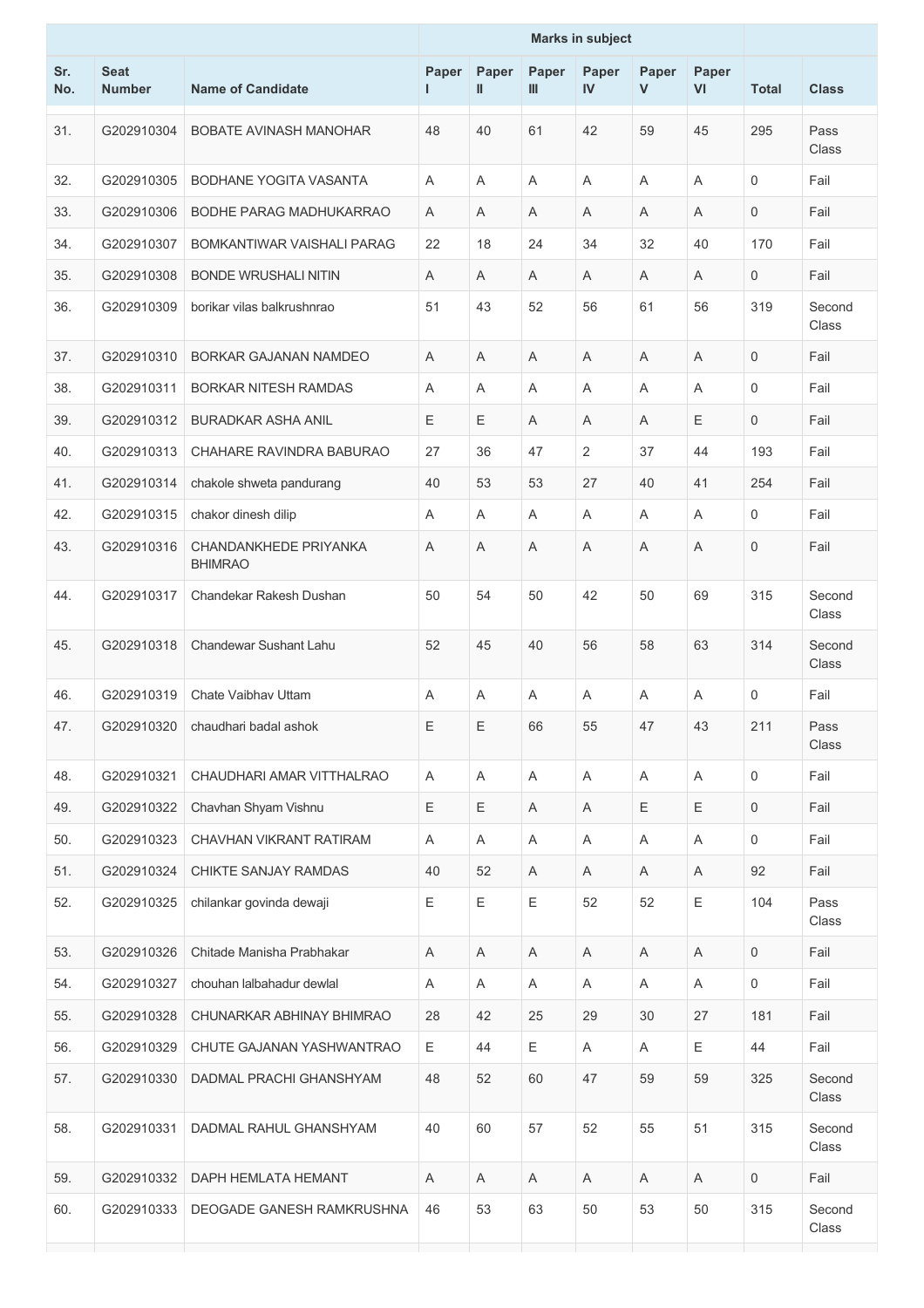|            |                              |                                 | <b>Marks in subject</b> |             |            |                           |                       |                           |              |                    |
|------------|------------------------------|---------------------------------|-------------------------|-------------|------------|---------------------------|-----------------------|---------------------------|--------------|--------------------|
| Sr.<br>No. | <b>Seat</b><br><b>Number</b> | <b>Name of Candidate</b>        | Paper<br>н              | Paper<br>Ш  | Paper<br>Ш | Paper<br>IV               | Paper<br>$\mathsf{V}$ | Paper<br>VI               | <b>Total</b> | <b>Class</b>       |
| 61.        | G202910334                   | <b>DEOGADE SUMURTI BHAGWAN</b>  | A                       | A           | Α          | A                         | Α                     | A                         | $\mathbf 0$  | Fail               |
| 62.        | G202910335                   | DETHE ARVIND MAHADEO            | Α                       | A           | A          | A                         | A                     | A                         | 0            | Fail               |
| 63.        | G202910336                   | Dewade Nikesh Subhash           | 27                      | 27          | 52         | 30                        | 40                    | 32                        | 208          | Fail               |
| 64.        | G202910337                   | DEWALE VAISHALI DILIP           | 36                      | 26          | 53         | 32                        | 43                    | 44                        | 234          | Fail               |
| 65.        | G202910338                   | dhakate gayatri dipak           | Е                       | Ε           | Α          | Α                         | Ε                     | Ε                         | 0            | Fail               |
| 66.        | G202910339                   | DHAPTE SHWETA PANDURANG         | Α                       | A           | Α          | A                         | Α                     | A                         | 0            | Fail               |
| 67.        | G202910340                   | DHAWALE PRANALI RAVINDRA        | Α                       | A           | A          | A                         | A                     | A                         | 0            | Fail               |
| 68.        | G202910341                   | DHENGALE SUSHAMA KISHOR         | 47                      | 44          | 54         | 30                        | 40                    | 40                        | 255          | Fail               |
| 69.        | G202910342                   | DIGHORE VINOD WASUDEO           | 53                      | 42          | 61         | 41                        | 56                    | 49                        | 302          | Second<br>Class    |
| 70.        | G202910343                   | DONODE SUSHAMA RAJESH           | 47                      | 43          | 54         | 44                        | 51                    | 47                        | 286          | Pass<br>Class      |
| 71.        | G202910344                   | <b>DURGE PRATIK RAMESH</b>      | 40                      | 31          | A          | A                         | A                     | A                         | 71           | Fail               |
| 72.        | G202910345                   | <b>FARKADE SURESH NAMDEO</b>    | 28                      | 16          | E          | 22                        | 40                    | E                         | 106          | Fail               |
| 73.        | G202910346                   | gadge Prashant maroti           | A                       | A           | Α          | A                         | Α                     | A                         | 0            | Fail               |
| 74.        | G202910347                   | <b>GADMADE BANDU NILKANTH</b>   | Α                       | Ε           | Α          | Α                         | Α                     | E                         | 0            | Fail               |
| 75.        | G202910348                   | <b>GADMADE NISHA SUKHADEO</b>   | Α                       | A           | Α          | A                         | Α                     | A                         | 0            | Fail               |
| 76.        | G202910349                   | <b>GADMARE SUNIL RAMESH</b>     | Α                       | Α           | A          | A                         | A                     | Α                         | 0            | Fail               |
| 77.        | G202910350                   | <b>GAJARE PRAMOD KISANRAO</b>   | Α                       | A           | A          | A                         | A                     | A                         | 0            | Fail               |
| 78.        | G202910351                   | Ganar Pallavi Baba              | 36                      | 56          | 49         | 34                        | 47                    | 35                        | 257          | Fail               |
| 79.        | G202910352                   | <b>GANJARE SARITA NAMDEORAO</b> | 40                      | 55          | 48         | 42                        | 47                    | 46                        | 278          | Pass<br>Class      |
| 80.        | G202910353                   | <b>GANPAT WASUDEO AGLAWE</b>    | Α                       | A           | A          | A                         | A                     | A                         | $\mathbf 0$  | Fail               |
| 81.        | G202910354                   | <b>GARMADE PRATIMA MANIK</b>    | A                       | A           | A          | Α                         | Α                     | Α                         | 0            | Fail               |
| 82.        | G202910355                   | GAURKAR VISHAL RAMCHANDRA       | Ε                       | A           | 52         | 12                        | Α                     | $\mathsf E$               | 64           | Fail               |
| 83.        | G202910356                   | Gaurkhede sachin charandas      | Ε                       | $\mathsf E$ | Ε          | $38(+2)$                  | Ε                     | $\mathsf E$               | $38(+2)$     | Pass<br>Class      |
| 84.        | G202910357                   | <b>GAVTURE VISHNU SUDHAKAR</b>  | 59                      | 50          | 70         | 45                        | 61                    | 61                        | 346          | Second<br>Class    |
| 85.        | G202910358                   | <b>GAWANDE KISHOR MAHADEO</b>   | 50                      | 74          | 50         | 58                        | 64                    | 73                        | 369          | <b>First Class</b> |
| 86.        | G202910359                   | gayakwad tukaram baliram        | 48                      | 22          | 55         | 34                        | 56                    | 50                        | 265          | Fail               |
| 87.        | G202910360                   | Gedam Chhatrapati Anandrao      | 32                      | 27          | 48         | 61                        | 53                    | 62                        | 283          | Fail               |
| 88.        | G202910361                   | Gedam Manisha KRUSHNAJI         | Α                       | Α           | Α          | $\boldsymbol{\mathsf{A}}$ | Α                     | $\boldsymbol{\mathsf{A}}$ | 0            | Fail               |
| 89.        | G202910362                   | <b>GHARAT MANGESH TANBA</b>     | Ε                       | $\mathsf E$ | 34         | 26                        | Ε                     | Ε                         | 60           | Fail               |
| 90.        | G202910363                   | <b>GILBILE SUCHITA SUDHAKAR</b> | Α                       | A           | Α          | A                         | Α                     | $\mathsf A$               | 0            | Fail               |
| 91.        | G202910364                   | Girdhar Gaurav rajendra         | 40                      | 45          | 57         | 44                        | 41                    | 61                        | 288          | Pass<br>Class      |
| 92.        | G202910365                   | Gokhare Shubham Madhukar        | Ε                       | $\mathsf E$ | Ε          | 46                        | Ε                     | Ε                         | 46           | Pass<br>Class      |
| 93.        | G202910366                   | gondane machchhindra bajirao    | 34                      | 24          | 51         | 34                        | 35                    | 47                        | 225          | Fail               |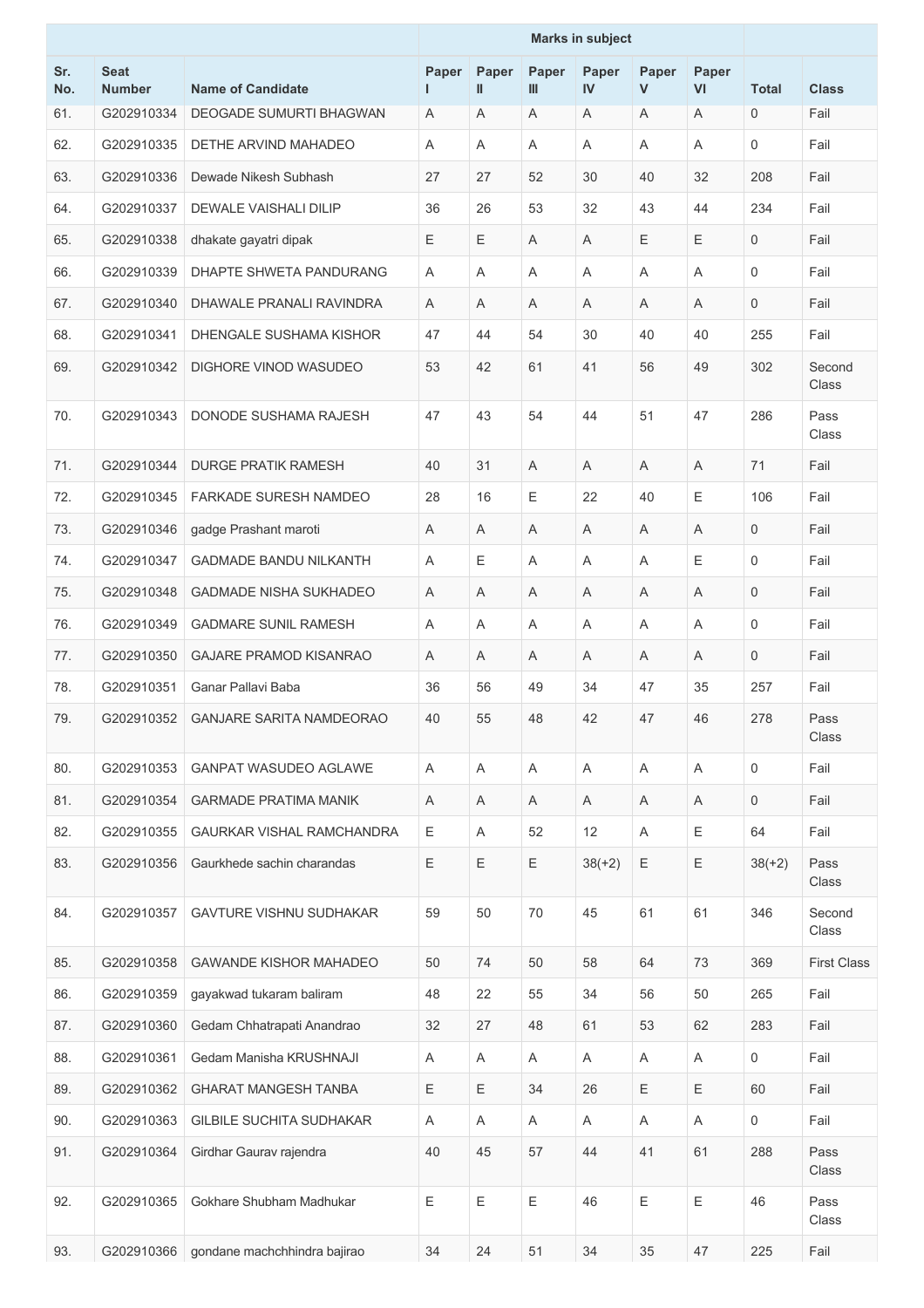| Sr.<br>No. | <b>Seat</b><br><b>Number</b> | <b>Name of Candidate</b>                | Paper    | Paper<br>Ш | Paper<br>Ш | Paper<br>IV | Paper<br>V | Paper<br>VI | <b>Total</b> | <b>Class</b>       |
|------------|------------------------------|-----------------------------------------|----------|------------|------------|-------------|------------|-------------|--------------|--------------------|
| 94.        | G202910367                   | gonnade Manojkumar Zibal                | A        | Α          | A          | A           | A          | A           | $\mathbf 0$  | Fail               |
| 95.        | G202910368                   | <b>GORGHATE PRASHANT RAMDAS</b>         | 52       | 56         | 65         | 51          | 52         | 56          | 332          | Second<br>Class    |
| 96.        | G202910369                   | <b>GOURKAR MANISHA</b><br>PURUSHOTTAM   | 47       | $36(+4)$   | 58         | 47          | 65         | 66          | $319(+4)$    | Pass<br>Class      |
| 97.        | G202910370                   | gupta mukeshaprasad nareshaprasad       | 57       | 45         | 58         | 43          | 50         | 54          | 307          | Second<br>Class    |
| 98.        | G202910371                   | gurnule anant kashinath                 | Α        | Α          | Α          | A           | A          | Α           | $\mathbf 0$  | Fail               |
| 99.        | G202910372                   | <b>GURNULE VILAS VITHAL</b>             | Α        | Α          | Α          | A           | Α          | A           | $\mathbf 0$  | Fail               |
| 100.       | G202910373                   | gurnule yamia prabhakar                 | Α        | Α          | Α          | Α           | Α          | A           | $\mathbf 0$  | Fail               |
| 101.       | G202910374                   | <b>GURPUDE VAIBHAV SURESH</b>           | A        | Α          | Α          | A           | Α          | A           | 0            | Fail               |
| 102.       | G202910375                   | <b>HANMANTE BHUPENDRA</b><br>CHANDRAPAL | Ε        | Ε          | 60         | 44          | Ε          | $\mathsf E$ | 104          | Pass<br>Class      |
| 103.       | G202910376                   | HIKRE TRUSHALI NANDKISHOR               | Α        | Α          | Α          | Α           | A          | Α           | 0            | Fail               |
| 104.       | G202910377                   | HULKE VAIBHAV RAMESH                    | Α        | Α          | Α          | Α           | Α          | A           | $\mathbf 0$  | Fail               |
| 105.       | G202910378                   | <b>IPPAWAR SANDIP BABURAO</b>           | 1        | 14         | Α          | A           | Α          | A           | 15           | Fail               |
| 106.       | G202910379                   | Jambhulkar Vivek Tularam                | Α        | Α          | Α          | A           | Α          | A           | 0            | Fail               |
| 107.       | G202910380                   | jathade divyani adkuji                  | Ε        | Ε          | Ε          | 45          | Ε          | Ε           | 45           | Pass<br>Class      |
| 108.       | G202910381                   | JAYSHREE ARUN KHARABE                   | A        | Α          | Α          | A           | Α          | A           | $\mathbf 0$  | Fail               |
| 109.       | G202910382                   | <b>JIWTODE GANESH ASHOKRAO</b>          | Α        | Α          | Α          | A           | Α          | Α           | 0            | Fail               |
| 110.       | G202910383                   | KAILUKE SANJAY GOVINDRAO                | Ε        | Ε          | 53         | 51          | Ε          | Ε           | 104          | Pass<br>Class      |
| 111.       | G202910384                   | KALASKAR RENUKA SHIVKUMAR               | Е        | 45         | 72         | 41          | E          | E           | 158          | Pass<br>Class      |
| 112.       | G202910385                   | KALBANDHE SURAJ MUKTESHWAR              | 41       | $36(+4)$   | 66         | 40          | 58         | 53          | $294(+4)$    | Pass<br>Class      |
| 113.       | G202910386                   | KALBANDHE UMESH SATYAWAN                | 44       | 26         | 55         | 34          | 43         | 40          | 242          | Fail               |
| 114.       | G202910387                   | <b>KALE MANOJ SUDHAKAR</b>              | E        | Е          | 56         | $35(+5)$    | Ε          | Е           | $91(+5)$     | Pass<br>Class      |
| 115.       | G202910388                   | KAMDE PRADIP MAHADEORAO                 | 40       | 44         | 43         | 22          | 42         | 45          | 236          | Fail               |
| 116.       | G202910389                   | KAMDI AMIT MADHAWARAO                   | 42       | 26         | Ε          | 24          | 26         | 27          | 145          | Fail               |
| 117.       | G202910390                   | KAMDI HARIKRUSHNA ISHWAR                | E        | Е          | Е          | 55          | Е          | Ε           | 55           | Pass<br>Class      |
| 118.       | G202910391                   | KANFADE SHUBHANGINI YATIN               | Α        | Α          | A          | A           | A          | Α           | $\mathbf 0$  | Fail               |
| 119.       | G202910392                   | kapale swapnil maroti                   | A        | Α          | A          | A           | A          | A           | 0            | Fail               |
| 120.       | G202910393                   | KAREKAR HARSHADA DILIP                  | Α        | Α          | A          | A           | A          | Α           | 0            | Fail               |
| 121.       | G202910394                   | KARKADE BHASKAR RAMDAS                  | $43(+3)$ | 80         | 72         | 50          | 52         | 60          | $357(+3)$    | <b>First Class</b> |
| 122.       | G202910395                   | KARLEWAR PAYAL SHARAD                   | A        | Α          | A          | A           | A          | A           | 0            | Fail               |
| 123.       | G202910396                   | KATEKHAYE PADMA ANANDRAO                | Α        | Α          | Α          | Α           | A          | Α           | 0            | Fail               |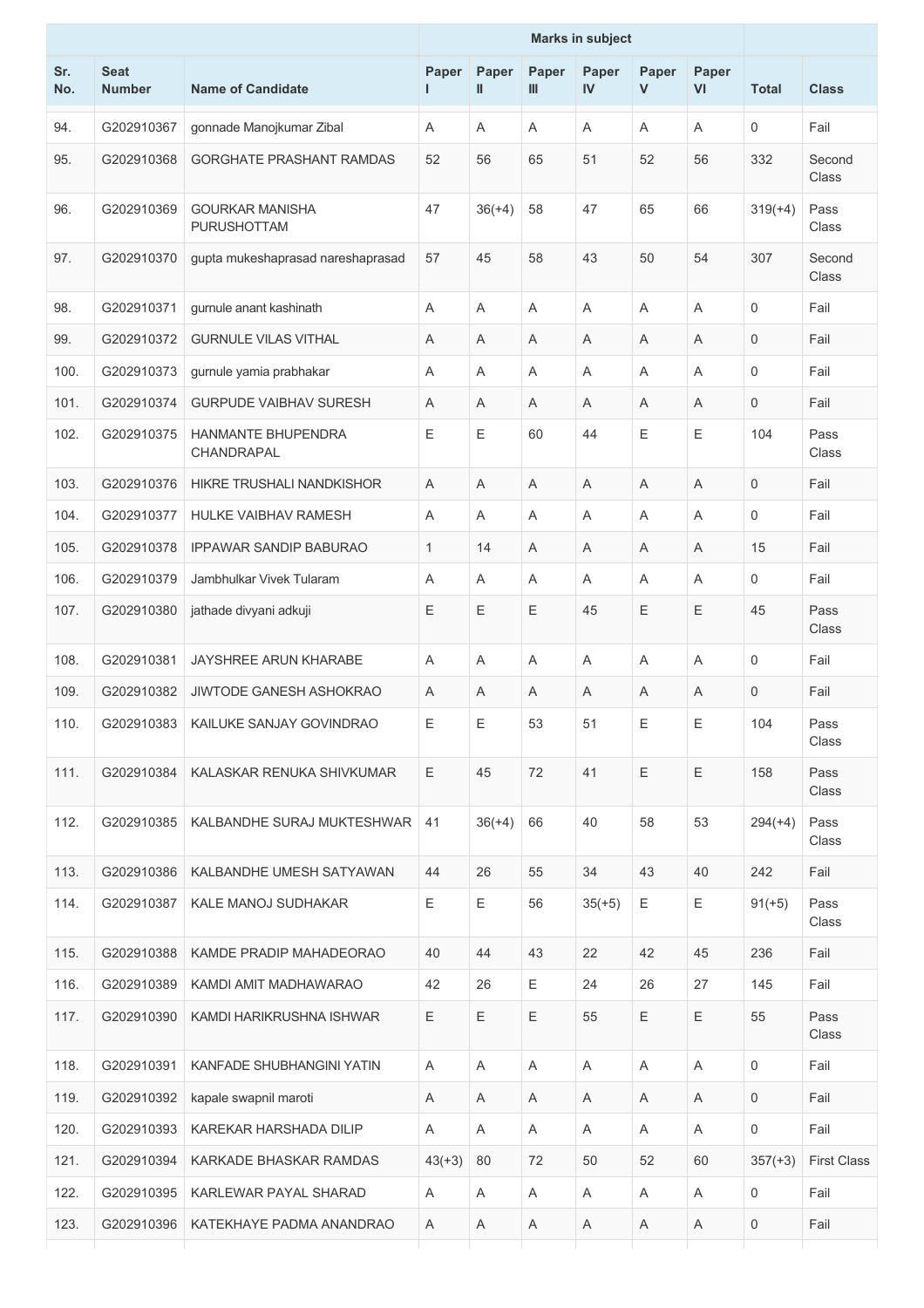|            |                              |                                               | <b>Marks in subject</b> |                       |            |                    |                       |             |                     |                 |
|------------|------------------------------|-----------------------------------------------|-------------------------|-----------------------|------------|--------------------|-----------------------|-------------|---------------------|-----------------|
| Sr.<br>No. | <b>Seat</b><br><b>Number</b> | <b>Name of Candidate</b>                      | Paper<br>ш              | Paper<br>$\mathbf{I}$ | Paper<br>Ш | Paper<br><b>IV</b> | Paper<br>$\mathsf{V}$ | Paper<br>VI | <b>Total</b>        | <b>Class</b>    |
| 124.       | G202910397                   | Khadse Gauray Ravindra                        | 55                      | 58                    | 69         | 47                 | 44                    | 56          | 329                 | Second<br>Class |
| 125.       | G202910398                   | KHAMILE ASHWIN KESHAO                         | Ε                       | 25                    | 55         | 30                 | E                     | Ε           | 110                 | Fail            |
| 126.       | G202910399                   | <b>KHARWADE VIJAY MANIKRAO</b>                | Α                       | A                     | A          | A                  | Ε                     | E           | $\mathbf 0$         | Fail            |
| 127.       | G202910400                   | KHEDKAR AJIT HARIBHAU                         | A                       | Α                     | Α          | A                  | Α                     | A           | $\mathbf 0$         | Fail            |
| 128.       | G202910401                   | khobragade mithun vinayak                     | Α                       | A                     | A          | A                  | A                     | A           | $\mathbf 0$         | Fail            |
| 129.       | G202910402                   | KHOBRAGADE UPENDRA<br><b>PREMANAND</b>        | Α                       | Α                     | Α          | Α                  | Α                     | Α           | $\mathbf 0$         | Fail            |
| 130.       | G202910403                   | KOCHAR ANKITA SANJAY                          | 53                      | 58                    | 59         | 45                 | 70                    | 62          | 347                 | Second<br>Class |
| 131.       | G202910404                   | KOLHE PRIYANKA SHYAMSUNDAR                    | 50                      | 23                    | 52         | 40                 | 27                    | 45          | 237                 | Fail            |
| 132.       | G202910405                   | KOSARE VITHOBA GIRAMAJI                       | 40                      | 45                    | Α          | A                  | Α                     | A           | 85                  | Fail            |
| 133.       | G202910406                   | KOTANGALE LAXMAN VISHNU                       | 60                      | 36                    | 60         | 50                 | 36                    | 47          | 289                 | Fail            |
| 134.       | G202910407                   | KOTNAKE SAGAR BHUJANGRAO                      | Α                       | Α                     | Α          | Α                  | Α                     | A           | 0                   | Fail            |
| 135.       | G202910408                   | <b>KOWE ANIL PATRUJI</b>                      | Α                       | A                     | Α          | A                  | E                     | A           | $\mathbf 0$         | Fail            |
| 136.       | G202910409                   | KUMBHARE JITENDRA LEKHARAM                    | 31                      | 20                    | 51         | 30                 | 27                    | A           | 159                 | Fail            |
| 137.       | G202910410                   | KUMBHARE RUPALI BABURAO                       | Α                       | A                     | Α          | Α                  | Α                     | A           | $\mathbf 0$         | Fail            |
| 138.       | G202910411                   | KUMBHARE SACHIN BABARAO                       | 31                      | 13                    | Α          | A                  | Α                     | Α           | 44                  | Fail            |
| 139.       | G202910412                   | LENZE UMESH DEVIDAS                           | Α                       | A                     | Α          | A                  | Α                     | A           | $\mathbf 0$         | Fail            |
| 140.       | G202910413                   | LONBALE PANKAJ VILAS                          | 30                      | 24                    | 32         | 34                 | 21                    | 49          | 190                 | Fail            |
| 141.       | G202910414                   | madavi Shaileshkumar dinkarrao                | Α                       | A                     | A          | A                  | A                     | A           | $\mathbf 0$         | Fail            |
| 142.       | G202910415                   | MADEWAR PRANITA RAJESHWAR                     | A                       | Α                     | A          | A                  | A                     | A           | $\mathsf{O}\xspace$ | Fail            |
| 143.       | G202910416                   | MAKODE PRAKASH SHANKARRAO                     | 50                      | 44                    | 64         | 52                 | 55                    | 47          | 312                 | Second<br>Class |
| 144.       | G202910417                   | <b>MAKODE SNEHAL VIKAS</b>                    | Α                       | A                     | A          | A                  | A                     | A           | $\Omega$            | Fail            |
| 145.       | G202910418                   | MALEKAR JAIVANT SHAMRAO                       | Е                       | Ε                     | A          | A                  | Е                     | A           | 0                   | Fail            |
| 146.       | G202910419                   | <b>MANDAOKAR CHETAN</b><br><b>VIVEKANAND</b>  | Α                       | Α                     | Α          | Α                  | Α                     | Α           | 0                   | Fail            |
| 147.       | G202910420                   | MANDAVKAR AMOL VILASRAO                       | A                       | A                     | A          | A                  | A                     | A           | $\mathbf 0$         | Fail            |
| 148.       | G202910421                   | MASKAWAR AMEY YASHWANT                        | A                       | A                     | A          | A                  | A                     | Α           | 0                   | Fail            |
| 149.       | G202910422                   | Masram Shivdas Shankarrao                     | 40                      | 44                    | 60         | 50                 | $34(+6)$              | 53          | $281(+6)$           | Pass<br>Class   |
| 150.       | G202910423                   | MATTE MAHENDRA PUNDLIK                        | 35                      | 20                    | 48         | 31                 | 38                    | 20          | 192                 | Fail            |
| 151.       | G202910424                   | MESHRAM AKSHAY ANIL                           | A                       | A                     | A          | A                  | A                     | Α           | $\mathbf{0}$        | Fail            |
| 152.       | G202910425                   | MESHRAM ATUL PADMAKAR                         | 47                      | 57                    | 56         | 40                 | 45                    | 41          | 286                 | Pass<br>Class   |
| 153.       | G202910426                   | MESHRAM BHAVESH SADASHIO                      | 45                      | 21                    | 43         | 40                 | 50                    | 40          | 239                 | Fail            |
| 154.       | G202910427                   | <b>MESHRAM UMASHANKAR</b><br><b>PRABHAKAR</b> | Α                       | Е                     | A          | Α                  | Е                     | Е           | $\mathbf 0$         | Fail            |
| 155.       | G202910428                   | MESHRAM VAIBHAV DILIPKUMAR                    | A                       | A                     | A          | A                  | A                     | A           | 0                   | Fail            |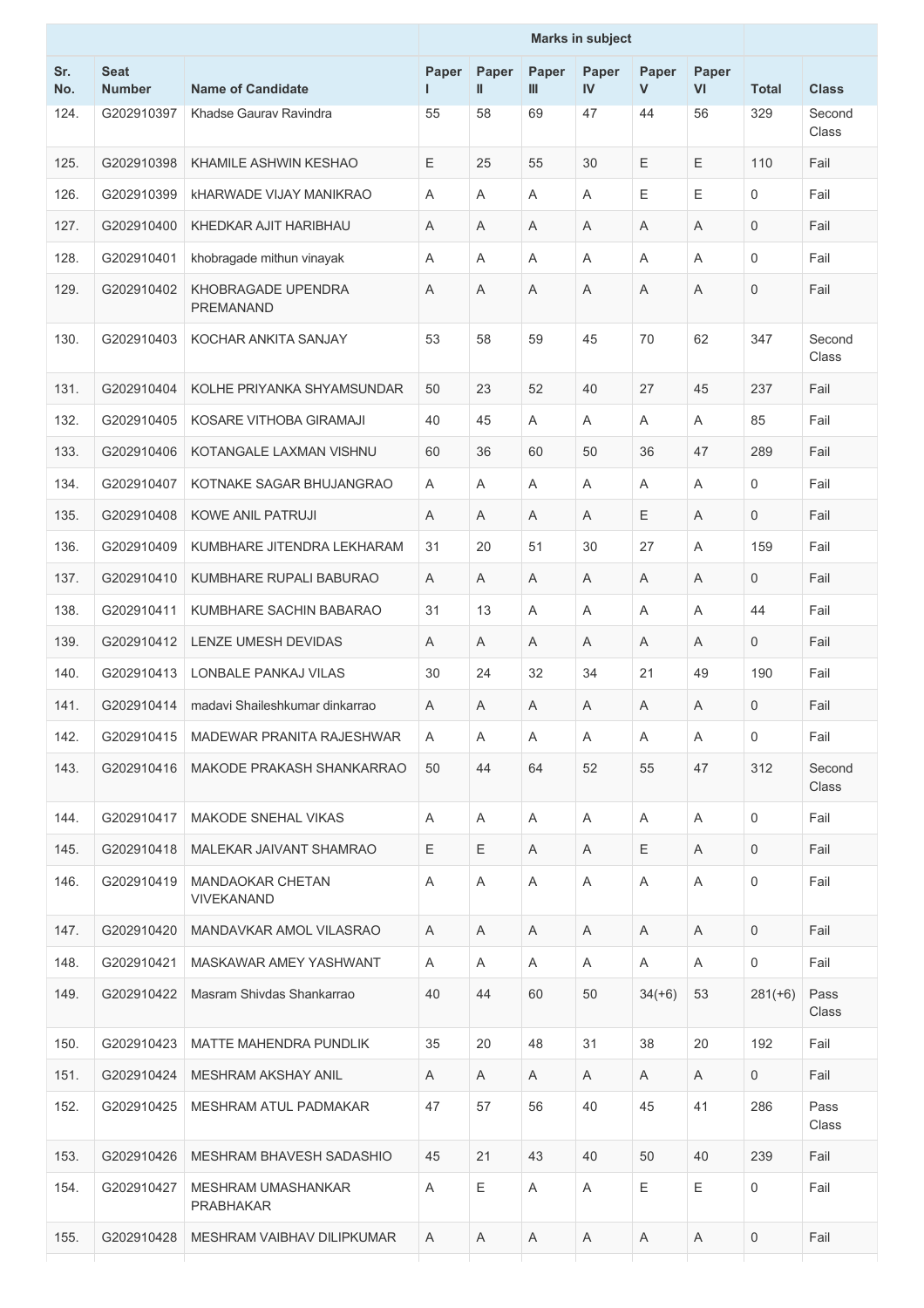| Sr.<br>No. | <b>Seat</b><br><b>Number</b> | <b>Name of Candidate</b>                     | Paper<br>ш | Paper<br>$\mathbf{I}$ | Paper<br>Ш | Paper<br>IV | Paper<br>$\mathsf{V}$ | Paper<br>VI | <b>Total</b> | <b>Class</b>    |
|------------|------------------------------|----------------------------------------------|------------|-----------------------|------------|-------------|-----------------------|-------------|--------------|-----------------|
| 156.       | G202910429                   | Mhashakhetri Chanchal Bhaiyyaji              | 40         | 52                    | 58         | 41          | 47                    | 51          | 289          | Pass<br>Class   |
| 157.       | G202910430                   | MISAR GANESH RAJENDRA                        | 41         | 21                    | 40         | 28          | 35                    | 9           | 174          | Fail            |
| 158.       | G202910431                   | MOTGHARE DINESH VINAYAK                      | Е          | A                     | E          | E           | E                     | Ε           | 0            | Fail            |
| 159.       | G202910432                   | mundettiwar nitesh kamdeo                    | 42         | 22                    | 49         | 17          | 34                    | 40          | 204          | Fail            |
| 160.       | G202910433                   | nAITAM DIPAK BABURAO                         | Α          | A                     | Α          | A           | Α                     | A           | 0            | Fail            |
| 161.       | G202910434                   | NAITAM YAMINA VINAYAK                        | 47         | 41                    | A          | 50          | 46                    | 43          | 227          | Fail            |
| 162.       | G202910435                   | NANDANWAR AMAN KAWADUJI                      | Α          | Е                     | A          | A           | A                     | Е           | 0            | Fail            |
| 163.       | G202910436                   | Nande Anil Bhauji                            | 40         | 44                    | 50         | 41          | 41                    | 40          | 256          | Pass<br>Class   |
| 164.       | G202910437                   | Nareddiwar Suraj Kawadu                      | Α          | A                     | Α          | A           | Α                     | A           | 0            | Fail            |
| 165.       | G202910438                   | NAVATE PALLAVI SHANTARAM                     | 46         | $36(+4)$              | 59         | 41          | 51                    | 40          | $273(+4)$    | Pass<br>Class   |
| 166.       | G202910439                   | Navkhare Dineshwar Baburao                   | Α          | A                     | Α          | A           | A                     | A           | 0            | Fail            |
| 167.       | G202910440                   | nawaghade ganesh ramesh                      | Α          | A                     | Α          | A           | A                     | A           | 0            | Fail            |
| 168.       | G202910441                   | nawaghade swapnil haridas                    | 51         | 44                    | 62         | 40          | $37(+3)$              | 49          | $283(+3)$    | Pass<br>Class   |
| 169.       | G202910442                   | NIBRAD SURENDRA SHIVRAM                      | 32         | 32                    | 55         | 35          | 42                    | 42          | 238          | Fail            |
| 170.       | G202910443                   | NIKURE BHAGYASHRI TULSHIDAS                  | A          | A                     | Α          | Α           | Α                     | Α           | 0            | Fail            |
| 171.       | G202910444                   | NIKURE PRADIP RAMESH                         | 51         | 23                    | 64         | 44          | 45                    | 45          | 272          | Fail            |
| 172.       | G202910445                   | NISHANE SOMESHWAR RUSHIJI                    | 42         | 43                    | 56         | 50          | 51                    | 50          | 292          | Pass<br>Class   |
| 173.       | G202910446                   | pachpor akshay santosh                       | 40         | 41                    | 34         | 34          | $\mathsf E$           | Ε           | 149          | Fail            |
| 174.       | G202910447                   | PADWEKAR BALU VIVRAJ                         | 11         | Ε                     | 45         | 31          | Е                     | 40          | 127          | Fail            |
| 175.       | G202910448                   | PAHANPATE CHANDRAKANT<br><b>SUDHAKAR</b>     | 56         | 40                    | 50         | 50          | 55                    | 15          | 266          | Fail            |
| 176.       | G202910449                   | PAL AMOL BABURAO                             | 35         | 19                    | 46         | 30          | 35                    | 28          | 193          | Fail            |
| 177.       | G202910450                   | <b>pALANDURKAR SANTOSH</b><br><b>BABURAO</b> | Α          | Α                     | Α          | Α           | Α                     | Α           | 0            | Fail            |
| 178.       | G202910451                   | pandao milind baburao                        | Α          | A                     | A          | A           | A                     | A           | 0            | Fail            |
| 179.       | G202910452                   | PANDHARE SONALI DEWAJI                       | 32         | 30                    | 59         | 19          | 34                    | 46          | 220          | Fail            |
| 180.       | G202910453                   | PARGEWAR SHIVKANYA<br><b>MADHAVRAO</b>       | A          | A                     | Α          | Α           | Α                     | Α           | 0            | Fail            |
| 181.       | G202910454                   | PARKHI JANARDHAN GAJANAN                     | 42         | 53                    | 58         | 55          | 50                    | 53          | 311          | Second<br>Class |
| 182.       | G202910455                   | PATHODE ASHOK BHOJRAJ                        | Α          | A                     | A          | A           | A                     | A           | 0            | Fail            |
| 183.       | G202910456                   | PILLEWAN PUSHPADIP<br>PURUSHOTTAM            | Α          | A                     | Α          | Α           | Α                     | Α           | 0            | Fail            |
| 184.       | G202910457                   | PIMAPLKAR BHARAT DEORAO                      | Α          | $\mathsf A$           | Α          | Α           | Α                     | Α           | 0            | Fail            |
| 185.       | G202910458                   | pimpalkar manoj ishwar                       | Α          | A                     | Α          | A           | Α                     | A           | 0            | Fail            |
| 186.       | G202910459                   | Pravin Pundalik Kokulwar                     | Α          | Α                     | Α          | A           | Α                     | A           | 0            | Fail            |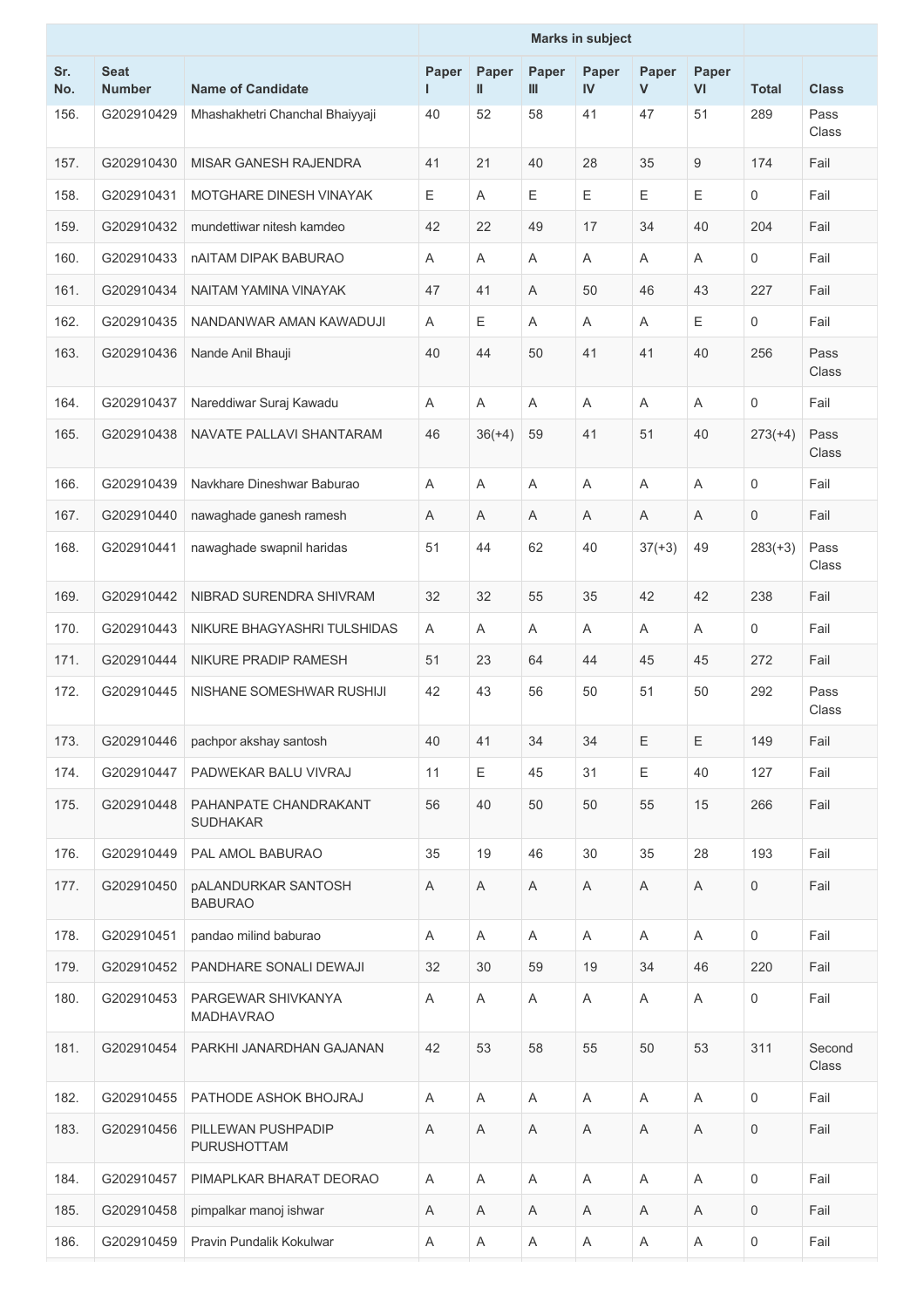|            |                              |                                       |             |                |              | <b>Marks in subject</b> |            |             |                     |                 |
|------------|------------------------------|---------------------------------------|-------------|----------------|--------------|-------------------------|------------|-------------|---------------------|-----------------|
| Sr.<br>No. | <b>Seat</b><br><b>Number</b> | <b>Name of Candidate</b>              | Paper<br>L  | Paper<br>Ш     | Paper<br>III | Paper<br>$\mathbf{N}$   | Paper<br>V | Paper<br>VI | <b>Total</b>        | <b>Class</b>    |
| 187.       | G202910460                   | PURANIK VITTHAL PAIKAJI               | 40          | 42             | 56           | 41                      | 40         | 43          | 262                 | Pass<br>Class   |
| 188.       | G202910461                   | RAMGIRWAR CHANDA PRAKASH              | Ε           | 55             | Ε            | 43                      | E          | Ε           | 98                  | Pass<br>Class   |
| 189.       | G202910462                   | Ramgirwar Yogesh Kishor               | Α           | Α              | A            | Α                       | Α          | A           | 0                   | Fail            |
| 190.       | G202910463                   | RAMTEKE HARDIK AMBARDAS               | A           | A              | A            | A                       | A          | A           | $\mathsf{O}\xspace$ | Fail            |
| 191.       | G202910464                   | rathi Nikita Manish                   | Α           | A              | Α            | A                       | Α          | Α           | 0                   | Fail            |
| 192.       | G202910465                   | RATHOD DARSHAN VITTHALRAO             | Α           | Α              | Α            | A                       | Α          | Α           | $\mathbf 0$         | Fail            |
| 193.       | G202910466                   | RATHOD JAYSHREE SHIVAJI               | Α           | A              | A            | A                       | Α          | Α           | $\mathbf 0$         | Fail            |
| 194.       | G202910467                   | RATHOD PUJA BANDUJI                   | Α           | Α              | Α            | A                       | Α          | Α           | $\mathbf 0$         | Fail            |
| 195.       | G202910468                   | RATHOD TANUSHREE SHIVAJI              | E           | E              | Ε            | A                       | Е          | Ε           | 0                   | Fail            |
| 196.       | G202910469                   | RAUT AVINASH GANPATI                  | 48          | 29             | 18           | 40                      | 41         | 40          | 216                 | Fail            |
| 197.       | G202910470                   | RAUT DIPAK KASHINATH                  | A           | Α              | A            | A                       | Α          | Α           | $\mathsf{O}\xspace$ | Fail            |
| 198.       | G202910471                   | RAUT NITINKUMAR DHANIKRAM             | Α           | Α              | Α            | A                       | Α          | Α           | $\mathbf 0$         | Fail            |
| 199.       | G202910472                   | RAUT PRASHANT LALAJI                  | Α           | Α              | Α            | A                       | A          | Α           | $\mathbf 0$         | Fail            |
| 200.       | G202910473                   | REGULWAR AKASH SUDHAKAR               | 55          | 30             | 60           | 55                      | 60         | 64          | 324                 | Fail            |
| 201.       | G202910474                   | Regulwar sanjay ganpat                | $\mathsf E$ | E              | 67           | 47                      | Ε          | Ε           | 114                 | Pass<br>Class   |
| 202.       | G202910475                   | sahare mangala Dayaram                | Α           | Е              | A            | A                       | Α          | Е           | $\mathbf 0$         | Fail            |
| 203.       | G202910476                   | SAKHARE RAHUL HEMRAJ                  | A           | Α              | Ε            | A                       | Α          | Ε           | 0                   | Fail            |
| 204.       | G202910477                   | SALOTKAR TRUPTI RAJENDRA              | 30          | 25             | 58           | 22                      | 46         | 40          | 221                 | Fail            |
| 205.       | G202910478                   | SALVE SAGAR MADHUSUDAN                | Α           | Α              | Α            | Α                       | A          | Α           | 0                   | Fail            |
| 206.       | G202910479                   | <b>SANJAY KISANRAO RATHOD</b>         | Α           | Α              | Α            | Α                       | A          | Α           | 0                   | Fail            |
| 207.       | G202910480                   | sathone nikhil rajendra               | 58          | 21             | 69           | 56                      | 57         | 63          | 324                 | Fail            |
| 208.       | G202910481                   | SATISH SHARAD BRAMHANWADE             | 60          | 44             | 59           | 42                      | 61         | 47          | 313                 | Second<br>Class |
| 209.       | G202910482                   | SHAMBHARKAR KSHAMA<br><b>SAKHARAM</b> | A           | A              | $\mathsf A$  | A                       | Α          | A           | 0                   | Fail            |
| 210.       | G202910483                   | SHARMA DHIRAJ NANDKISHOR              | 59          | 44             | 60           | 13                      | 41         | 49          | 266                 | Fail            |
| 211.       | G202910484                   | SHASTRAKAR suraj WASUDEO              | 56          | 15             | 72           | 50                      | 69         | 57          | 319                 | Fail            |
| 212.       | G202910485                   | SHEIKH ARSHIYA PARVEEN RIYAZ          | 62          | 42             | 72           | 50                      | 55         | 56          | 337                 | Second<br>Class |
| 213.       | G202910486                   | sheikh foziya anwar                   | Α           | A              | Α            | Α                       | A          | Α           | 0                   | Fail            |
| 214.       | G202910487                   | SHEIKH MANAN MOHAMAD                  | 42          | 42             | 58           | 43                      | 45         | 41          | 271                 | Pass<br>Class   |
| 215.       | G202910488                   | shende avinash vinayakrao             | $\mathsf E$ | E              | Ε            | 51                      | 53         | E           | 104                 | Pass<br>Class   |
| 216.       | G202910489                   | Shendre Santosh Ganpatrao             | 45          | 42             | 54           | 45                      | 54         | 46          | 286                 | Pass<br>Class   |
| 217.       | G202910490                   | SHERKI RAHUL SURESH                   | 17          | $\overline{7}$ | 31           | 0                       | 28         | 19          | 102                 | Fail            |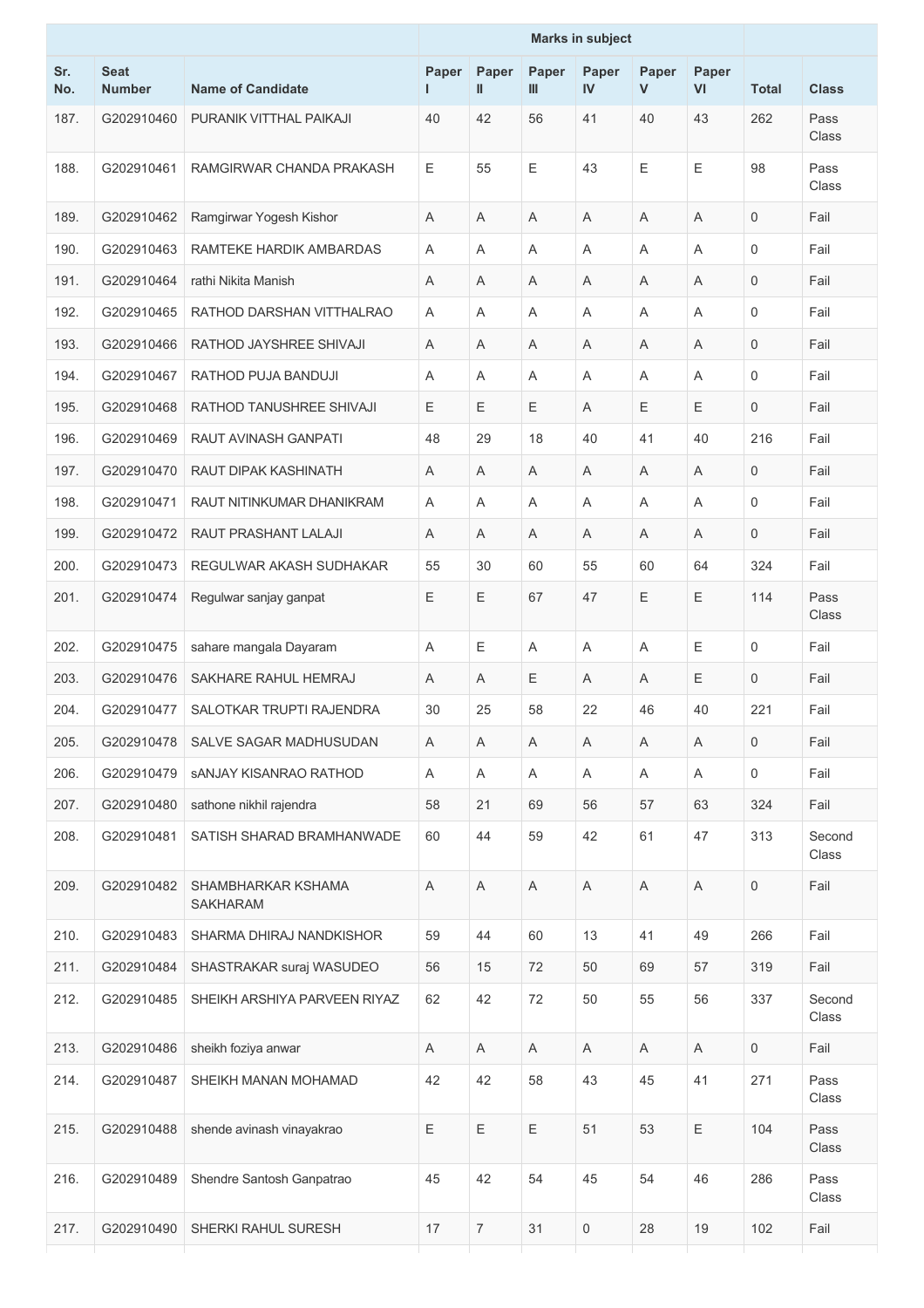|            |                              |                                  | <b>Marks in subject</b> |             |             |             |             |             |                     |                 |
|------------|------------------------------|----------------------------------|-------------------------|-------------|-------------|-------------|-------------|-------------|---------------------|-----------------|
| Sr.<br>No. | <b>Seat</b><br><b>Number</b> | <b>Name of Candidate</b>         | Paper                   | Paper<br>Ш  | Paper<br>Ш  | Paper<br>IV | Paper<br>V  | Paper<br>VI | <b>Total</b>        | <b>Class</b>    |
| 218.       | G202910491                   | SHERKI SNEHAL ASHOK              | Α                       | A           | Α           | A           | Α           | Α           | $\mathbf 0$         | Fail            |
| 219.       | G202910492                   | SHIRBHAYYE DHANSHREE VINESH      | Α                       | A           | Α           | Α           | A           | Α           | $\mathbf 0$         | Fail            |
| 220.       | G202910493                   | SHRIRAME ANKITA MADAN            | 41                      | 12          | 46          | A           | Α           | Α           | 99                  | Fail            |
| 221.       | G202910494                   | shrirame keshao dhonduji         | Е                       | Е           | 52          | 43          | 29          | 45          | 169                 | Fail            |
| 222.       | G202910495                   | SOLANKE DEVIDAS HARIKRUSHNA      | Α                       | 10          | 16          | 17          | 35          | 32          | 110                 | Fail            |
| 223.       | G202910496                   | sukalkar manoj avadhut           | Α                       | A           | Α           | Α           | A           | Α           | $\mathbf 0$         | Fail            |
| 224.       | G202910497                   | Tajane amol Ruprao               | Ε                       | Ε           | 55          | 60          | $\mathsf E$ | Е           | 115                 | Pass<br>Class   |
| 225.       | G202910498                   | talware kishor vasantrao         | E                       | 43          | E           | 42          | E           | 56          | 141                 | Pass<br>Class   |
| 226.       | G202910499                   | <b>THAWARI SACHIN SURESHRAO</b>  | Α                       | A           | A           | Α           | A           | Α           | $\mathbf 0$         | Fail            |
| 227.       | G202910500                   | THENGANE SUSHANT VITTHALRAO      | Α                       | A           | A           | A           | A           | A           | $\mathbf 0$         | Fail            |
| 228.       | G202910501                   | <b>TONGE SACHIN BHASKAR</b>      | Α                       | Α           | Α           | Α           | Α           | Α           | 0                   | Fail            |
| 229.       | G202910502                   | <b>TRILOKWAR POOJA ATUL</b>      | Α                       | A           | Α           | Α           | Α           | A           | $\mathbf 0$         | Fail            |
| 230.       | G202910503                   | Turale Archana Dadarao           | Α                       | A           | Α           | A           | Α           | A           | $\mathbf 0$         | Fail            |
| 231.       | G202910504                   | <b>TURANKAR SAGAR OMDAS</b>      | 43                      | 45          | 54          | 41          | 50          | 47          | 280                 | Pass<br>Class   |
| 232.       | G202910505                   | <b>UKEY RAJESH SHIVPRASAD</b>    | $34(+6)$                | 50          | 45          | 41          | 47          | 40          | $257(+6)$           | Pass<br>Class   |
| 233.       | G202910506                   | UKEY SUCHIT KUMAR DEVANAND       | Α                       | A           | Α           | Ε           | Ε           | Ε           | $\mathbf 0$         | Fail            |
| 234.       | G202910507                   | UNDIRWADE SACHIN NEHRU           | 34                      | 41          | 40          | 27          | 32          | 40          | 214                 | Fail            |
| 235.       |                              | G202910508   UPARE SUSHAMA DILIP | A                       | A           | A           | Α           | A           | A           | 0                   | Fail            |
| 236.       | G202910509                   | Urade Anita Prashant             | 54                      | 51          | 48          | 20          | 40          | 25          | 238                 | Fail            |
| 237.       | G202910510                   | Urkude Harish Dnyaneshwar        | Α                       | Α           | A           | Α           | A           | Α           | $\mathbf 0$         | Fail            |
| 238.       | G202910511                   | URKUDE KHUSHAL MADHUKAR          | E                       | $\mathsf E$ | 67          | 54          | 57          | 40          | 218                 | Pass<br>Class   |
| 239.       | G202910512                   | WABHITKAR SANDIP SHAMRAO         | Ε                       | $\mathsf E$ | $\mathsf E$ | 50          | 52          | Ε           | 102                 | Pass<br>Class   |
| 240.       | G202910513                   | WADHAI ASHWINI VITTHAL           | Α                       | 17          | 45          | 7           | 13          | 20          | 102                 | Fail            |
| 241.       | G202910514                   | WAGHARE TARACHAND TUMDAS         | 40                      | 14          | 24          | 32          | 27          | 44          | 181                 | Fail            |
| 242.       | G202910515                   | WAGH KARISHMA VASANT             | A                       | A           | A           | Α           | A           | Α           | 0                   | Fail            |
| 243.       | G202910516                   | WALDE PRABHAKAR LAXMAN           | 36                      | 22          | 43          | 40          | 45          | 40          | 226                 | Fail            |
| 244.       | G202910517                   | <b>WALKE SUSHAMA CHHATRAPATI</b> | A                       | A           | A           | Α           | A           | Α           | 0                   | Fail            |
| 245.       | G202910518                   | WALKE DHARMENDRA MADHUKAR        | 53                      | 45          | 59          | 64          | 52          | 54          | 327                 | Second<br>Class |
| 246.       | G202910519                   | WANDHARE CHIMADEVI VIJAY         | Α                       | A           | Α           | A           | A           | A           | $\mathsf{O}\xspace$ | Fail            |
| 247.       | G202910520                   | WANDHARE SACHIN RAMKRISHNA       | $\mathsf E$             | Ε           | 47          | $36(+4)$    | 45          | 47          | $175(+4)$           | Pass<br>Class   |
| 248.       | G202910521                   | Wanjari Rajani Babarao           | Α                       | Α           | A           | Α           | A           | Α           | $\mathsf{O}\xspace$ | Fail            |
| 249.       | G202910522                   | wanve surekha ramdas             | 54                      | 41          | 61          | 46          | 57          | 55          | 314                 | Second          |